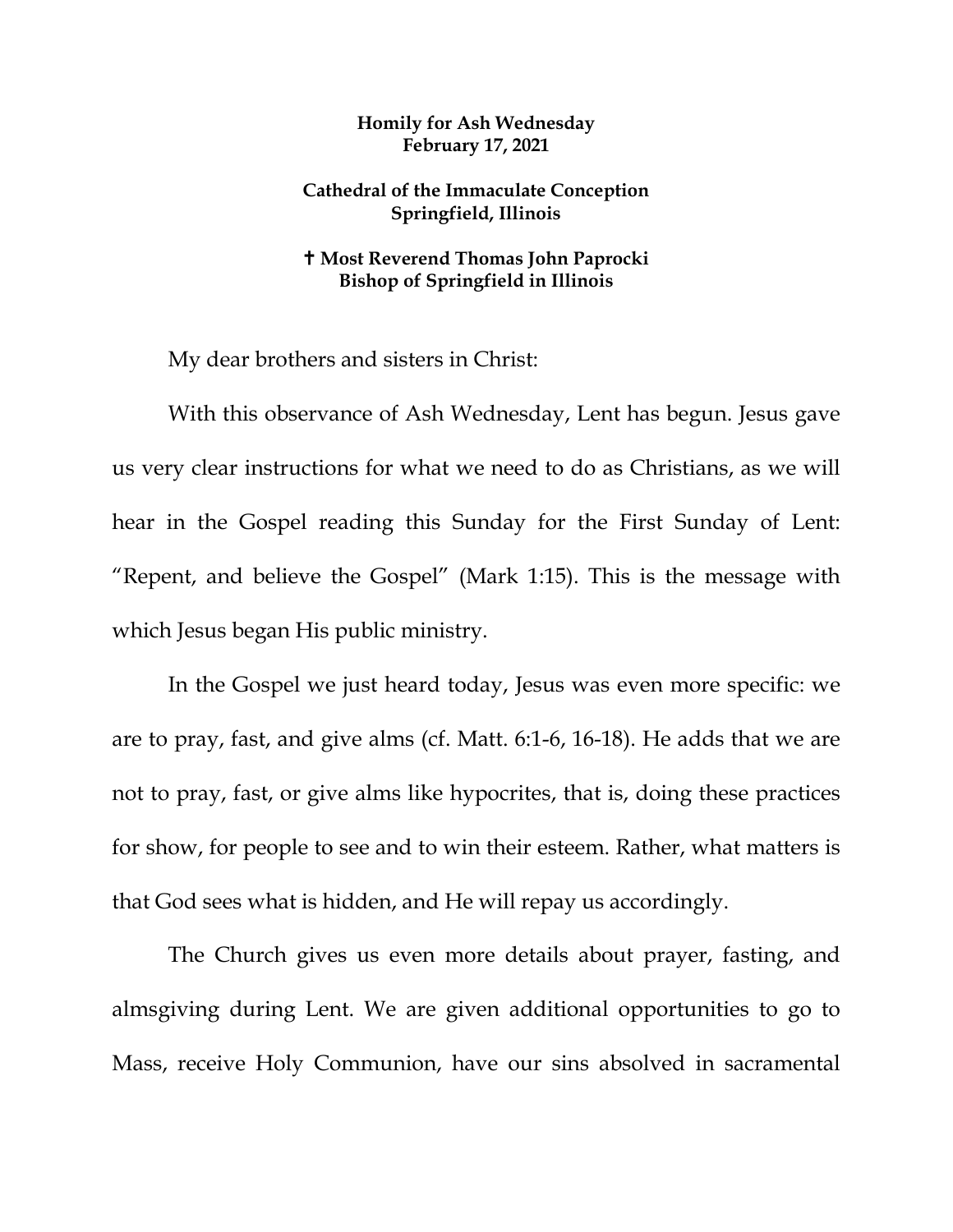confession, and pray the Stations of the Cross, just to name a few of the more important practices of prayer.

In terms of fasting, the Church says there are only two days that we are required to fast: Ash Wednesday and Good Friday. On these two days of fast and abstinence, everyone 18 years of age and under 59 is permitted to eat one full meatless meal. Two other meatless meals, sufficient to maintain strength, may be taken according to each person's needs, but together these two should not equal another full meal. Eating between meals is not permitted, but liquids (including milk and fruit juices) are allowed. In addition, everyone 14 years of age and over is bound to abstain from meat on Ash Wednesday and all the Fridays of Lent. These requirements of fasting and abstinence are not burdensome, and so we are encouraged to embrace these ascetical practices freely and more often beyond the basic minimum.

The expectations for almsgiving, on the other hand, seem to be less precise. Indeed, St. Paul wrote rather simply to the Corinthians that they were to give according to their means (cf. 2 Cor. 8:11-12). Unfortunately, too many Catholics seem to underestimate what God expects us to give back to Him as stewards of His creation. In this regard, a study by the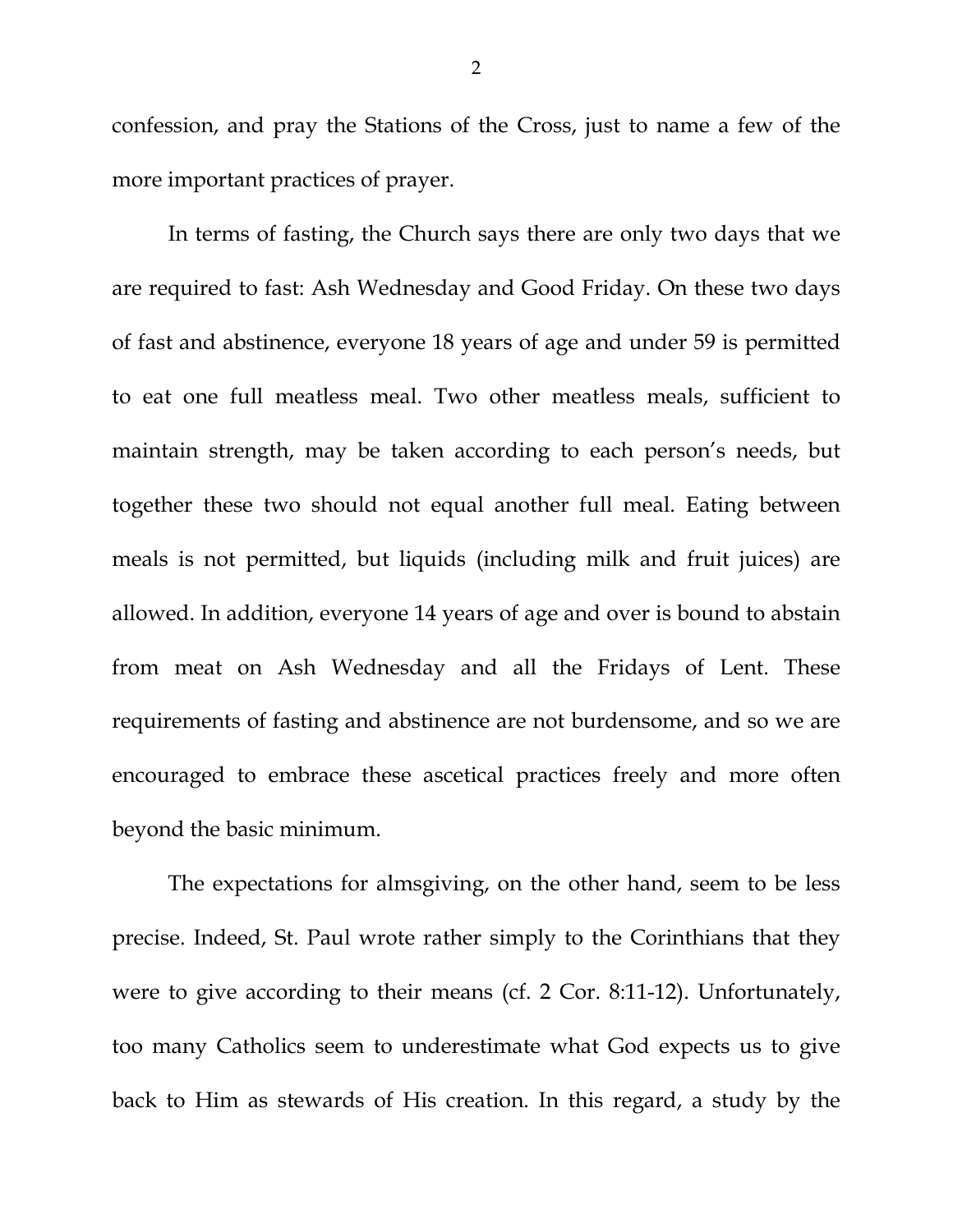University of Notre Dame's Catholic Social and Pastoral Research Initiative found that "Catholics are less generous in voluntary financial giving than other Christian groups in the United States." This study included a survey conducted in 2010 of various religious groups of the practice of tithing, that is, giving 10 percent of one's income to religious or charitable causes. When compared to Protestants, Jews, and especially Mormons, Catholics are relatively unlikely to tithe, finding that "only 15 percent of Catholics report giving away 10 percent of their income compared to 27 percent of the rest of the population." In terms of dollars, the study found that the average amount donated by Catholics was \$175 [\$3.37 per week], compared to \$588 [\$11.30 per week] for non-Catholic givers." A national study in 2003 showed that Protestants typically give 2.6 percent of their income to their local churches, while Catholics give 1.2 percent. So Catholics fall far short of the biblical practice of tithing.

Seeking to close this gap in giving, Declaration 11 of our Fourth Diocesan Synod says, "Trusting in God's providence and giving according to their means, the Catholic faithful of the Diocese of Springfield in Illinois are called to live as disciples of Our Lord Jesus Christ by giving of their time and talent and striving to fulfill the Biblical command to tithe by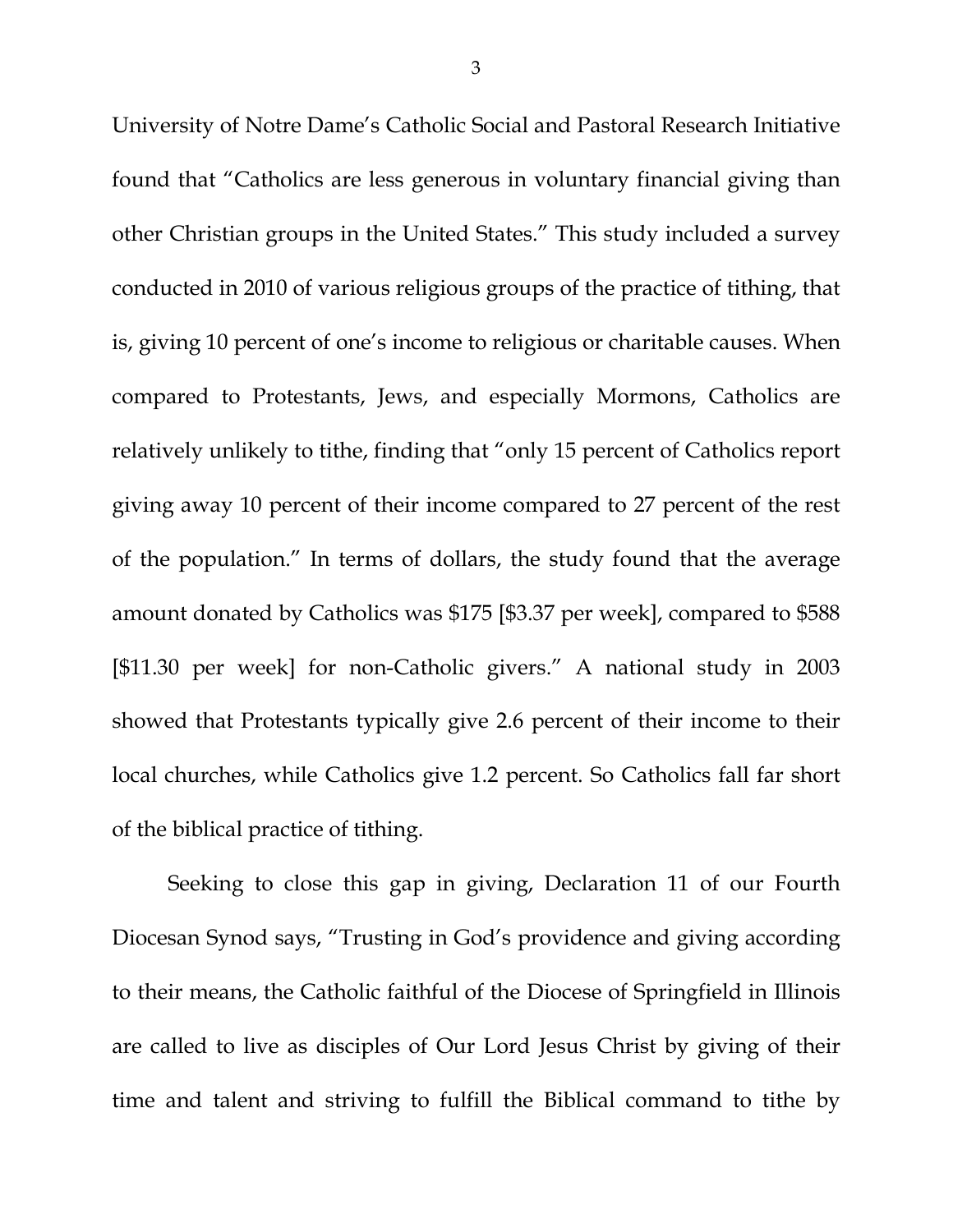donating the suggested amount of at least 8% of their income to their parishes and 2% to other charities as an expression of their gratitude to God and of their stewardship of His manifold gifts of creation."

This declaration was one of the more highly discussed and debated topics of the Synod. Tithing is a concept that is not familiar to many Catholics despite its strong biblical roots. The earliest example of tithing in the Bible is found in chapter 14 of the Book of Genesis, where Abram (before God changes his name to Abraham) returns victoriously from battle after rescuing his nephew Lot from captivity and recovering all of the possessions and food supplies that had been stolen from his countrymen. Melchizedek, King of Salem, appears majestically to recognize Abram's great victory. Melchizedek prefigures the Eucharist by bringing out bread and wine and blessing Abram. In response, the Bible says, "Then Abram gave him a tenth of everything" (Genesis 14:20).

There is much that we can learn from this account. First, we should note that the ten-percent tithe is given after the battle, not before. This is significant in that the offering is not made in supplication as a plea for God to grant the favor of a successful outcome in battle. Rather, the offering is made in gratitude for the victory having already been achieved.

4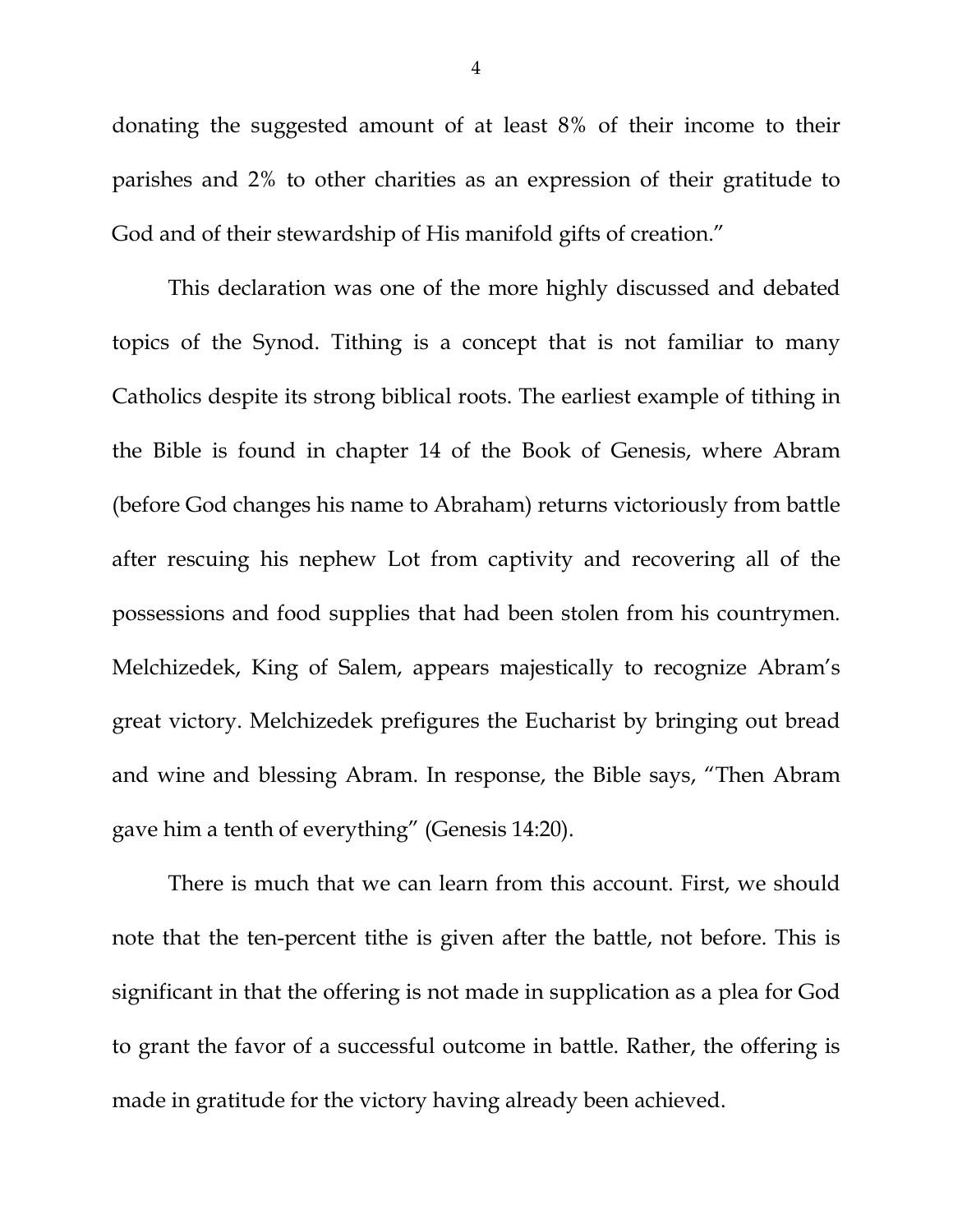Second, the offering is not made in response to a request from Melchizedek to satisfy some financial need. Melchizedek, for example, did not ask for a donation to pay for repairs for a leaky temple roof. Nor did Abram ask what Melchizedek intended to do with his gift. That is in contrast to our present reality where so much of charitable giving today is based on responding to a demonstrated need. While the desire to know how the money will be spent is understandable from those instances of it being used poorly, as with some charities where only a small percentage of the donations are used for the stated purpose, this approach can also diminish the donor's sense of sacrificial giving in its truest sense.

An objection that some raise is that tithing should be seen as an Old Testament concept that has been superseded by the New Testament, similar to the fact that Christians do not follow the Jewish dietary laws of the Old Testament. The problem with this interpretation is that Jesus did not discard the essential teaching of the Hebrew Scriptures even though certain disciplinary laws are no longer in force. In fact, Jesus said, "Do not think that I have come to abolish the law or the prophets. I have come not to abolish but to fulfill" (Matthew 5:17). Thus, for example, Christians are